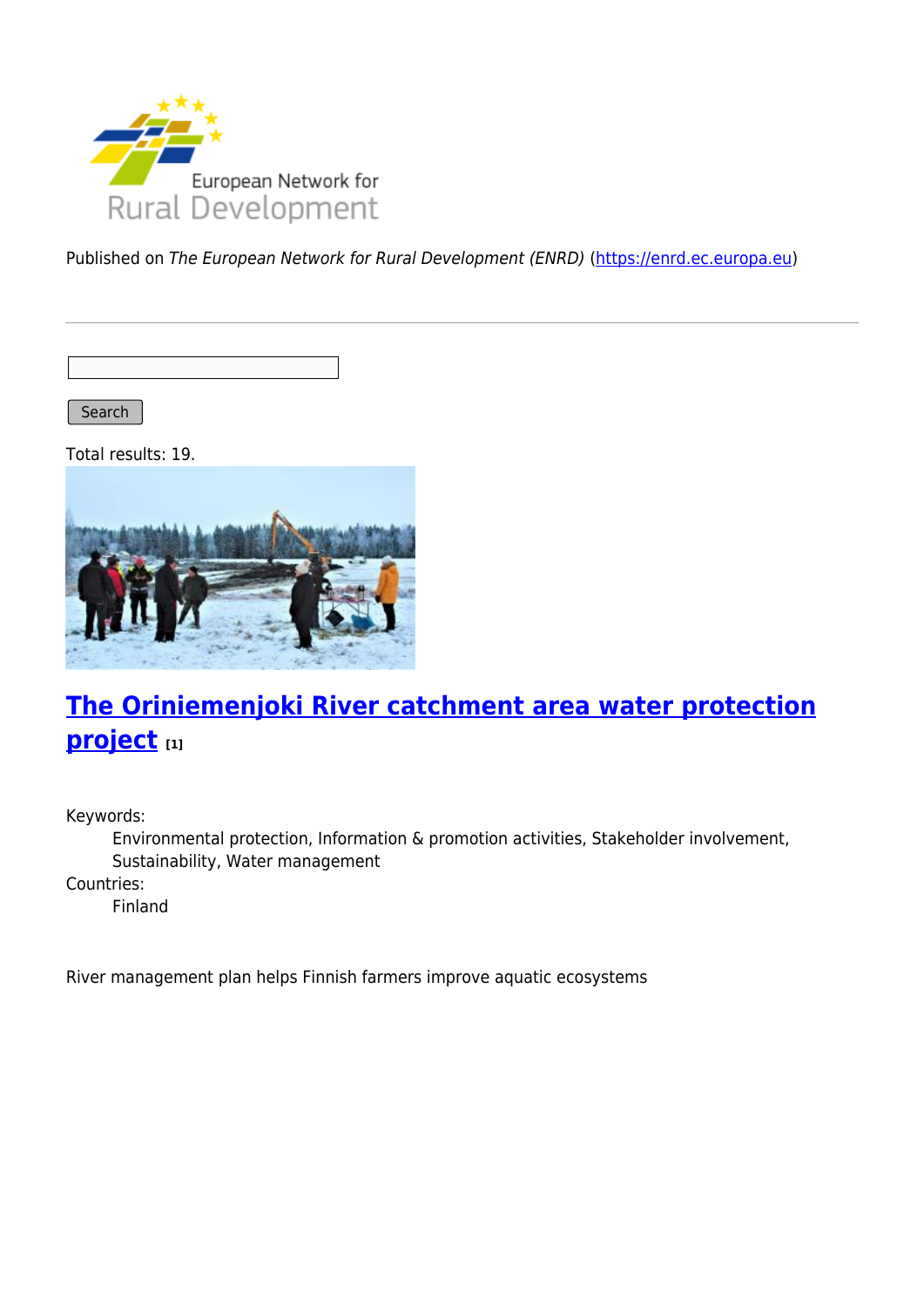

## **[E-Bike Region Mürztal](https://enrd.ec.europa.eu/projects-practice/e-bike-region-murztal_en) [2]**

Keywords:

Climate change adaptation, LEADER Innovation, Market development, Renewable energy, Rural services, Sustainability, Tourism

Countries:

Austria

E-bike charge stations generate new rural tourism potential in Austria.



## **[Elderly family care in the arctic north](https://enrd.ec.europa.eu/projects-practice/elderly-family-care-arctic-north_en) [3]**

Keywords: Demography, Healthcare, Social services, Sustainability Countries: Finland

Promoting family care services for the elderly in sparsely populated regions in Lapland and Koillismaa.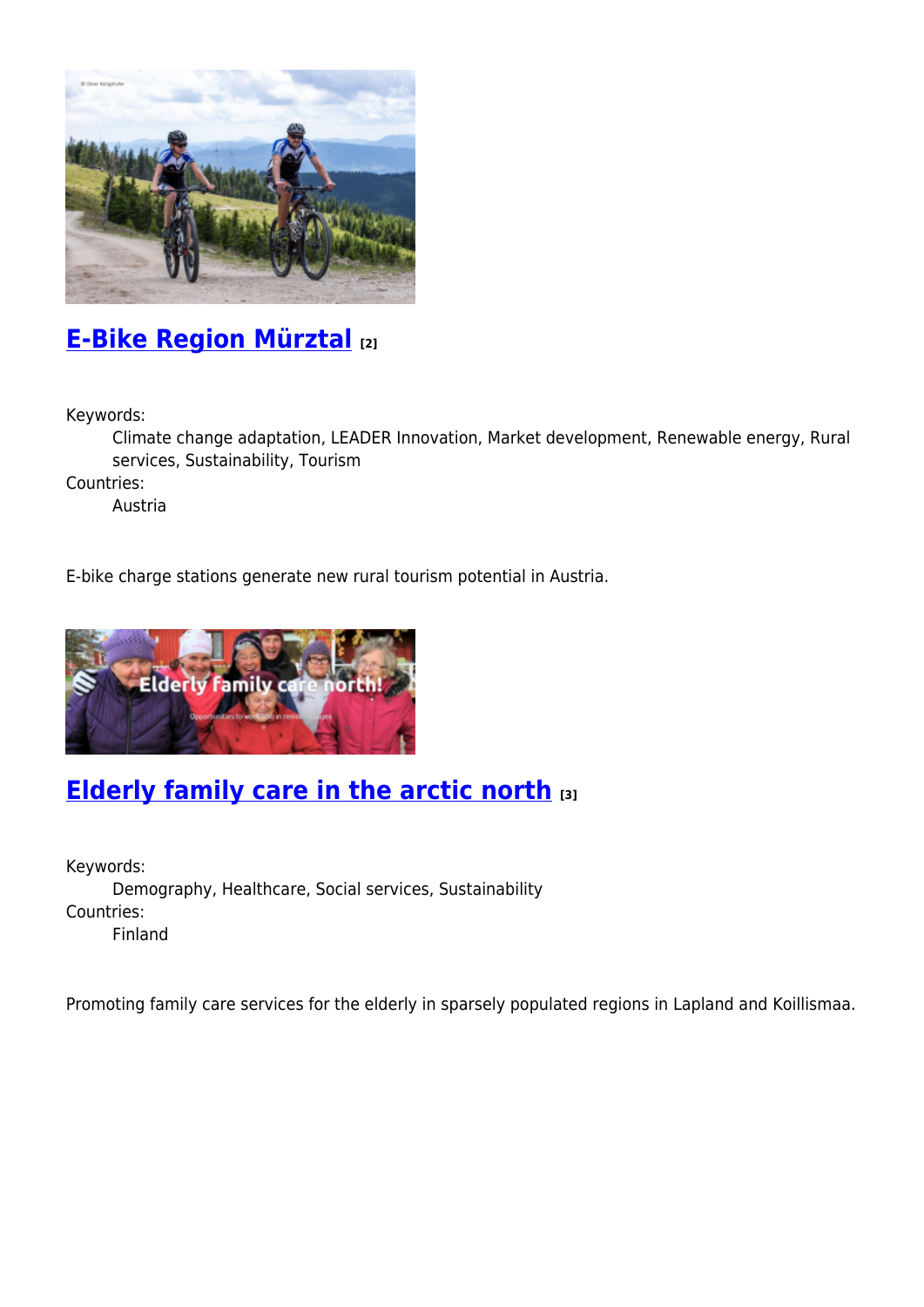

# **[Sustainable development in Geopark - Finland](https://enrd.ec.europa.eu/projects-practice/sustainable-development-geopark-finland_en) [4]**

Keywords:

Digitisation, Nature conservation, Protected areas, Rural Inspiration Awards: nominees, Tourism Countries:

Finland

The project aim was for the Lauhanvuori-Hämeenkangas region to reach UNESCO Global Geopark status and this was achieved in summer 2020. Through project activities regional municipalities, Metsähallitus, Natural Resources Institute Finland, companies, associations, educational institutions and individual residents have worked together to develop the region and to construct a sustainable nature tourism destination.



#### **[LEADER case study – The effectiveness of 'own projects' in](https://enrd.ec.europa.eu/projects-practice/leader-case-study-effectiveness-own-projects-leader_en) [LEADER](https://enrd.ec.europa.eu/projects-practice/leader-case-study-effectiveness-own-projects-leader_en) [5]**

Keywords: LEADER/CLLD, Local Development Strategy, Sustainability Countries: Finland

Sustainable development is a cross-cutting theme in LEADER Ravakka's (Finland) current local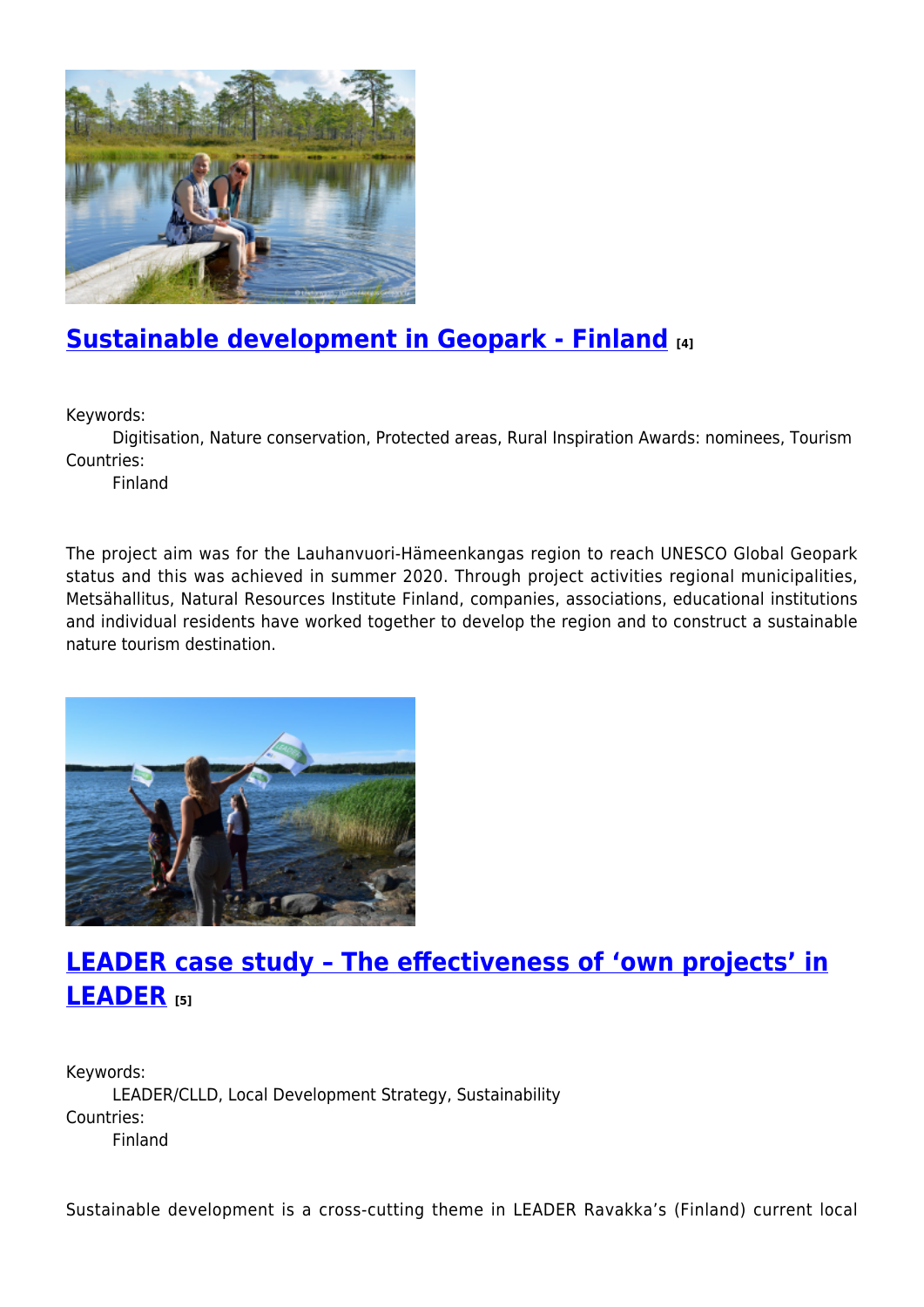development strategy. The aim is to encourage local organisations to combat climate change by becoming more active in implementing environmentally friendly projects.



# **[Rannikuala arendamine / Coastal and Dune Management](https://enrd.ec.europa.eu/projects-practice/rannikuala-arendamine-coastal-and-dune-management_en) [6]**

Keywords:

Cooperation, Environmental protection, Inter-territorial/Transnational cooperation, Sustainability, Tourism

Countries:

Estonia, Finland, Latvia, United Kingdom

A TNC cooperation project in which partner areas with long coastlines worked together to strike a balance between protecting the environment and opening up their areas to tourists in a sustainable way.

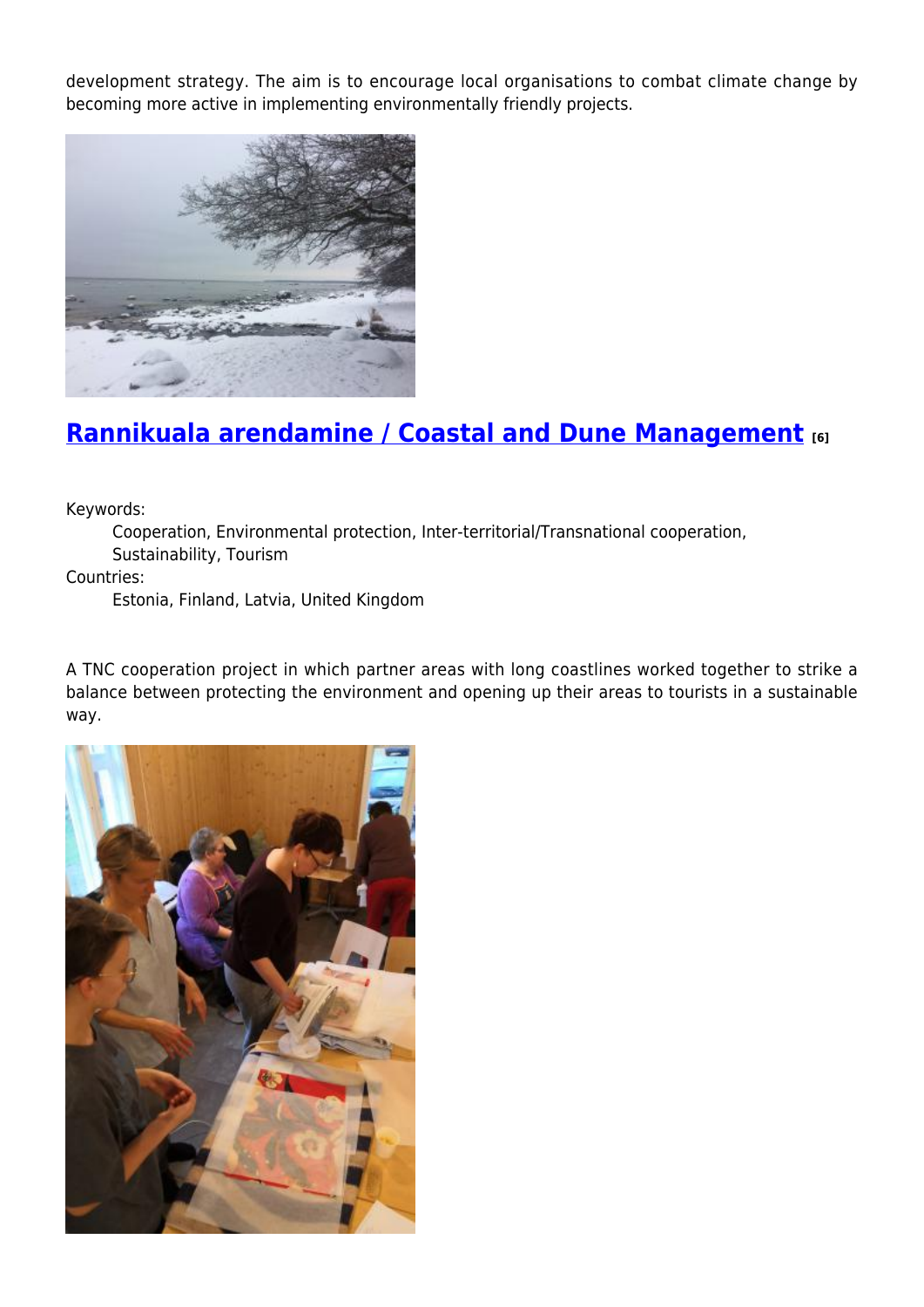# **[Finnish villages sequestering and storing carbon - Hiiltä](https://enrd.ec.europa.eu/projects-practice/finnish-villages-sequestering-and-storing-carbon-hiilta-sitovat-kylat_en) [sitovat kylät](https://enrd.ec.europa.eu/projects-practice/finnish-villages-sequestering-and-storing-carbon-hiilta-sitovat-kylat_en) [7]**

Keywords:

Climate change adaptation, Culture, Environmental protection, Rural Inspiration Awards: nominees

Countries:

Finland

Communities coming together to collaboratively develop locally suited, innovative actions to mitigate climate change in rural Finland.



# **[Organic farming in Austria](https://enrd.ec.europa.eu/projects-practice/organic-farming-austria_en) [8]**

Keywords:

Agriculture, Biodiversity, Environmental protection, Environmental sustainability, Organic farming

Countries:

Austria

The Organic farming measure in the Austrian Rural Development Programme (RDP) helps preserve and enhance biodiversity; establish nutrient cycles on farms and reduce input, while also increasing soil fertility.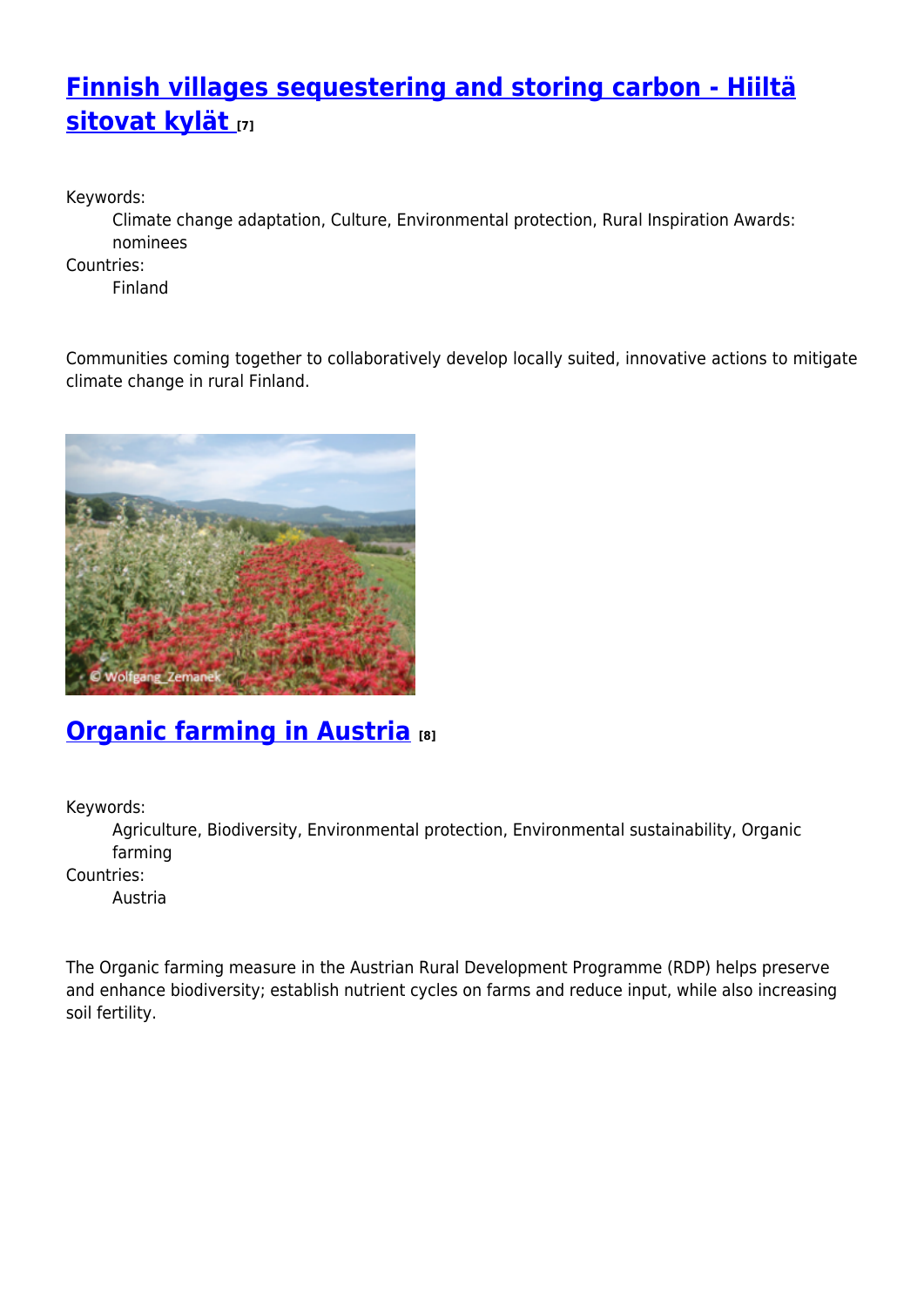

## **[Renaturation of the "Mandlinger Moor"](https://enrd.ec.europa.eu/projects-practice/renaturation-mandlinger-moor_en) [9]**

Keywords:

Biodiversity, Environmental protection, Environmental sustainability, Nature conservation Countries:

Austria

Using the Rural Development Programme (RDP) to support the re-establishment of a moor by restoring its original hydrology and the propagation of the natural moor vegetation.



## **[Knehtilä organic farm and Palopuro symbiosis](https://enrd.ec.europa.eu/projects-practice/knehtila-organic-farm-and-palopuro-symbiosis_en) [10]**

Keywords:

Agriculture, Biodiversity, Cooperation, Organic farming, Renewables, Sustainability Countries:

Finland

An award-winning organic farm in Finland set up a food production network with neighbouring farms aiming to achieve energy and nutrient self-sufficiency.